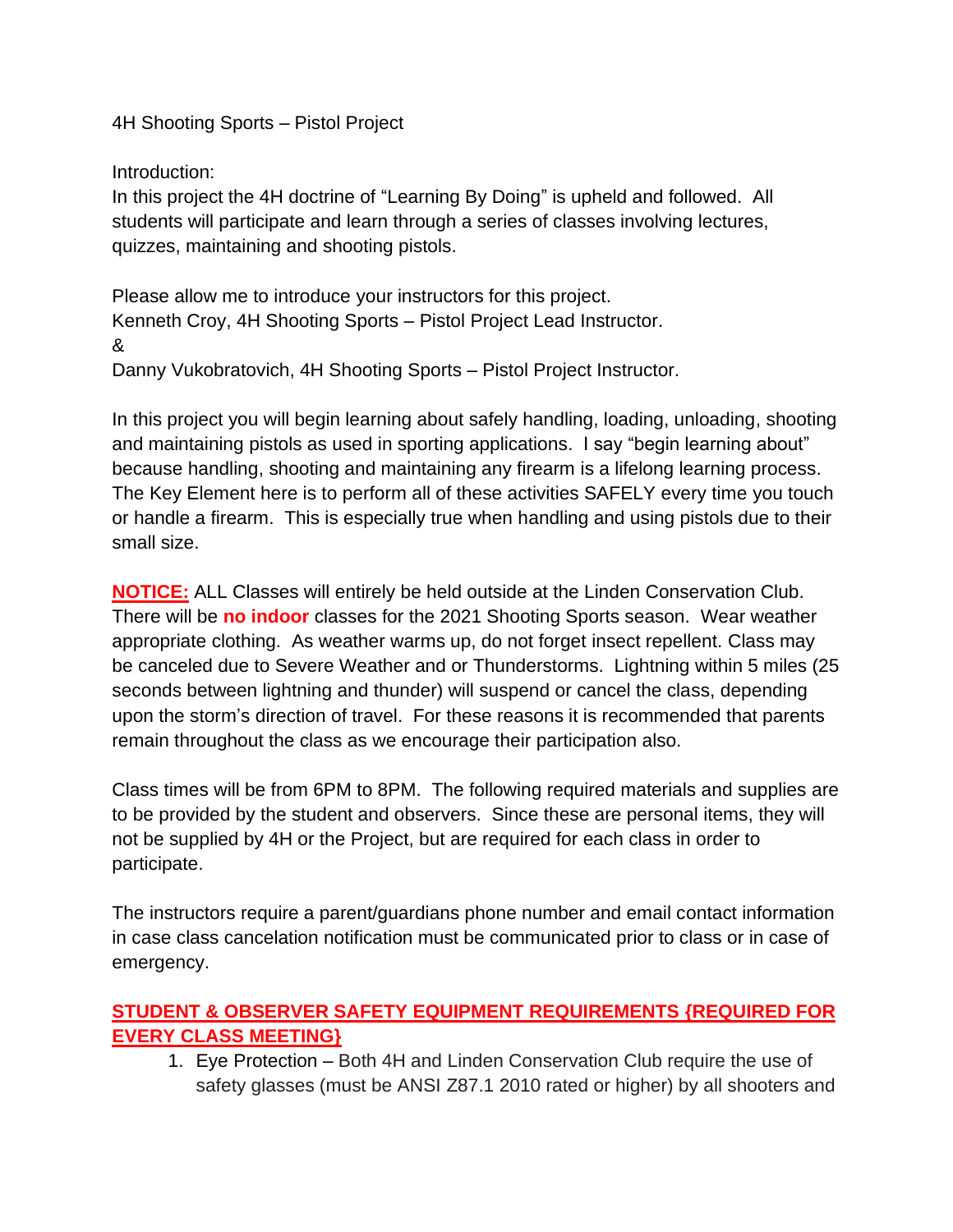observers. Regarding the safety glasses, please look for glasses that have thin, close fitting temple pieces that will minimize opening or lifting the earmuff cushions away from the head. Large temple pieces that bow outward open a channel for sound to enter under the earmuff cushions and expose the delicate parts of the ear to potentially damaging overpressures.

- 2. Hearing Protection While 4H and Linden Conservation Club both require the use of ear protection on all shooting ranges for both shooters and observers, I require the use of both ear plugs and earmuffs simultaneously for all 4H shooters and youth observers. Adult observers (21yrs+) may choose either ear plugs, muffs or both. Not using any ear protection is not permitted. Remember, when our vision and/or hearing are damaged, it is permanent and cannot be reversed. Therefore, we must prevent damage to our eyes and ears by using properly worn protective equipment.
- 3. Covid-19 protective items
	- a. Facemasks
	- b. Disposable gloves
	- c. Hand Sanitizer
- 4. Pen or Pencil
- 5. Shooting Sports 3-Ring Binder
- 6. Recommended, but not required is a clip board or means of keeping papers, quizzes, targets and handouts from blowing away.
- 7. An open mind with lots of questions and thoughts.

**NOTICE:** Do not bring any firearms to the 4H Pistol Project. The Tippecanoe Shooting Sports – Pistol Project will provide both firearms and ammunition for the training and shooting aspects of this project. Depending upon instructor agreement, student skill sets and parental oversight, permission may be granted to allow certain firearms to be brought to the pistol project classes. Pistols must be legally owned and transported by an adult in compliance with Indiana law. Additionally these firearms must pass inspection by the instructor before permission to use will be granted.

Due to marketing constraints involving ammunition availability and pricing the majority of cartridge shooting this year will be using 22 long rifle cartridges supplied by this project. An attempt will be made later in the season to allow the shooting of higher caliber firearms as ammunition availability allows. The usage of reloaded or remanufactured cartridges is expressly prohibited by 4H rules.

Prior to range usage, LCC Release and Hold Harmless and 4H Health forms must be completed and submitted.